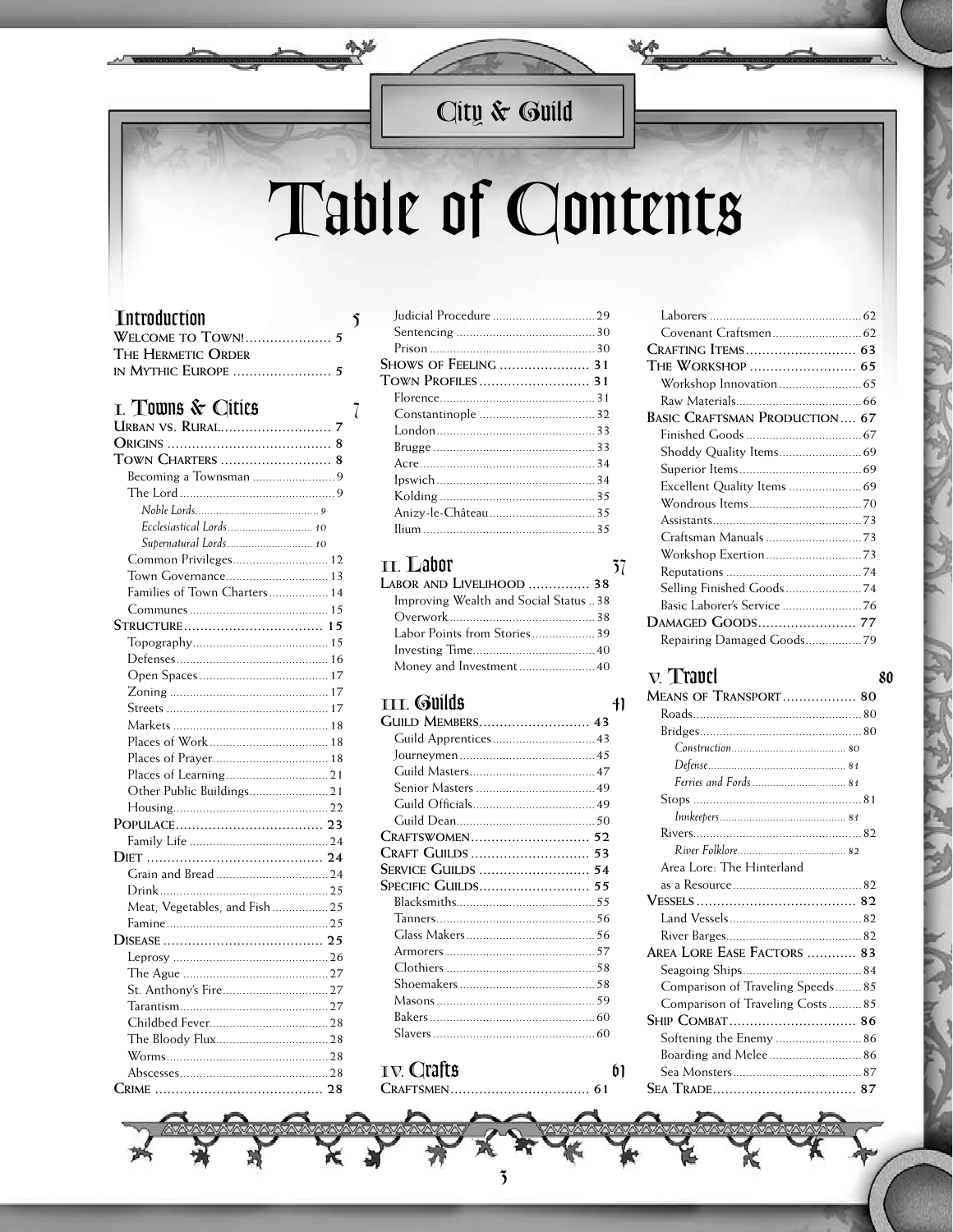| Adding Places to the Land Trade Map and |
|-----------------------------------------|
|                                         |

| VI. Fairs & Markets            |  |
|--------------------------------|--|
|                                |  |
|                                |  |
|                                |  |
| <b>GOD OF COMMERCE 95</b>      |  |
| INFERNAL TRADING  96           |  |
|                                |  |
|                                |  |
|                                |  |
|                                |  |
|                                |  |
| Weights and Measures 101       |  |
| The Group Responsibility       |  |
| for Quality Control  101       |  |
|                                |  |
|                                |  |
|                                |  |
| TRADERS AND GOODS  103         |  |
| The Great Fair Cycles 104      |  |
|                                |  |
| The Five Fairs of Flanders 104 |  |
|                                |  |
| Hermetic Mid-Summer Fair 105   |  |
|                                |  |
| REGIONAL AND LOCAL FAIRS  106  |  |
|                                |  |

| 107 |
|-----|
|     |

| <b>VIRTUES AND FLAWS</b>            |
|-------------------------------------|
| for Traders  107                    |
|                                     |
|                                     |
|                                     |
| The Urban Merchant  109             |
|                                     |
| Investments Suited                  |
| to all Merchants 110                |
|                                     |
| Commodity Speculation 110           |
|                                     |
| Marriage Broker 111                 |
| Stories Suited to All Merchants 111 |
| Archeological Find  111             |
| Market Changes  111                 |
| Marriage and Dowries  112           |
|                                     |
|                                     |
|                                     |
|                                     |
|                                     |
| Murder of or by Benefactor 114      |
| Natural Disaster  114               |
| The Prodigal Returns  115           |
|                                     |
| Street Gang of Children  115        |
| Superior Going to Pieces 115        |
| Unraveling Economy 115              |
| THE LOCAL CARRIER 115               |

#### *City & Guild*

| Scale of Abundance  116                                   |  |
|-----------------------------------------------------------|--|
| Stories with Local Carriers  116                          |  |
| Abduction or Elopement  116                               |  |
|                                                           |  |
|                                                           |  |
|                                                           |  |
|                                                           |  |
|                                                           |  |
| Transporting the Dead 117                                 |  |
| Vanished Village  117                                     |  |
| Writ of Reprisal 117                                      |  |
| THE MERCHANT ADVENTURER 118                               |  |
| Stories for Merchant Adventurers  118                     |  |
|                                                           |  |
| Amphibious Assault 119                                    |  |
| Antique Sailing Instructions 119                          |  |
| Convoys and Caravans 119                                  |  |
| Customs Agents 119                                        |  |
| Finding Investors 120                                     |  |
|                                                           |  |
| Remittance Shipments  120                                 |  |
| Seeking Things 120                                        |  |
| Warfare and Blockades 120                                 |  |
| THE FACTOR 121                                            |  |
| Scale of Affluence  121                                   |  |
|                                                           |  |
| Stories with Factors 122                                  |  |
| Change of Government 122                                  |  |
| Company Neighborhood 122                                  |  |
| Exercising Power 122                                      |  |
| Foreign Rivals 123                                        |  |
| House Reputation  123                                     |  |
| Assassination  124                                        |  |
|                                                           |  |
|                                                           |  |
|                                                           |  |
|                                                           |  |
|                                                           |  |
|                                                           |  |
|                                                           |  |
| Recovering Wrecks 126                                     |  |
|                                                           |  |
| Resisting Nobles  126                                     |  |
| Setting Up a Factory or Town 128                          |  |
| Withdrawal from a Region 128                              |  |
|                                                           |  |
|                                                           |  |
|                                                           |  |
| Scale of Affluence  128                                   |  |
| Stories for Capos  128                                    |  |
|                                                           |  |
| Personal Pleasure and                                     |  |
| Aggrandizement 129                                        |  |
| Political Activity 129                                    |  |
| Selecting Factors and                                     |  |
| Founding Branches 129                                     |  |
| Trade and the                                             |  |
|                                                           |  |
| Creating Wealth Using Magic 130                           |  |
|                                                           |  |
| Stories for Magi  132                                     |  |
| <b>ORDER OF HERMES 130</b><br>Cheap and Missing Ships 132 |  |
| The Dead of Ascalon 133                                   |  |

*Rhine-Main-Danube Canal.............133*

*Silver and Serica ..............................133*

| VIII. The Goods of Gurope 134                                             |
|---------------------------------------------------------------------------|
| <b>BULK GOODS 134</b>                                                     |
| MANUFACTURED GOODS 137                                                    |
| LUXURY GOODS  137                                                         |
| <b>COMMERCIAL SOURCES</b>                                                 |
| OF TRADE GOODS 138                                                        |
|                                                                           |
|                                                                           |
|                                                                           |
|                                                                           |
|                                                                           |
|                                                                           |
| The Holy Land and                                                         |
| Ionian Asia Minor  139                                                    |
|                                                                           |
| Italy, Adjacent Islands,                                                  |
|                                                                           |
|                                                                           |
| Romania and the Byzantine                                                 |
| Successor States in                                                       |
| Europe and Aegean Islands 140                                             |
| Southern Russia, Poland,                                                  |
|                                                                           |
| Places So Far as to                                                       |
|                                                                           |
| PRICES OF GOODS 140                                                       |
| Weights and Measures 140                                                  |
| $\overline{\mathbf{A}}$ ppendix: Price $\overline{\mathbf{L}}$ ist<br>143 |
| <b>MEDIEVAL MONEY  143</b>                                                |

### *About the Illustrators*

**Alex Bradley** (www.alexbradley.com) is a full time graphic designer and illustrator with a background in living history interpretation and medieval literature. He lives with his wife and three cats in College Park, Maryland.

**Kelley Hensing** (www.wickiearts.com) is a graduate of the Rhode Island School of Design. Creating creatures and mythological characters is one of her favorite subjects. Inspirations include myths, fairy tales, and religious texts.

ERIC HOTZ (www.erichotz.com) has worked as a full-time illustrator since 1984, with over five years training in art and art design, and over 20 years of experience in the publishing industry. His studio is in Maple Ridge, British Columbia.

BRAD MCDEVITT (www.bradleykmcdevitt.net), a 17-year veteran of gaming art, has done work for everyone from TSR to Pinnacle. He lives in Ohio with his wife Jessica.

**D. Malachi Penney** invites you to see more of his work on the world wide web at www.pen-paper.net/artgallery/Malachi/.

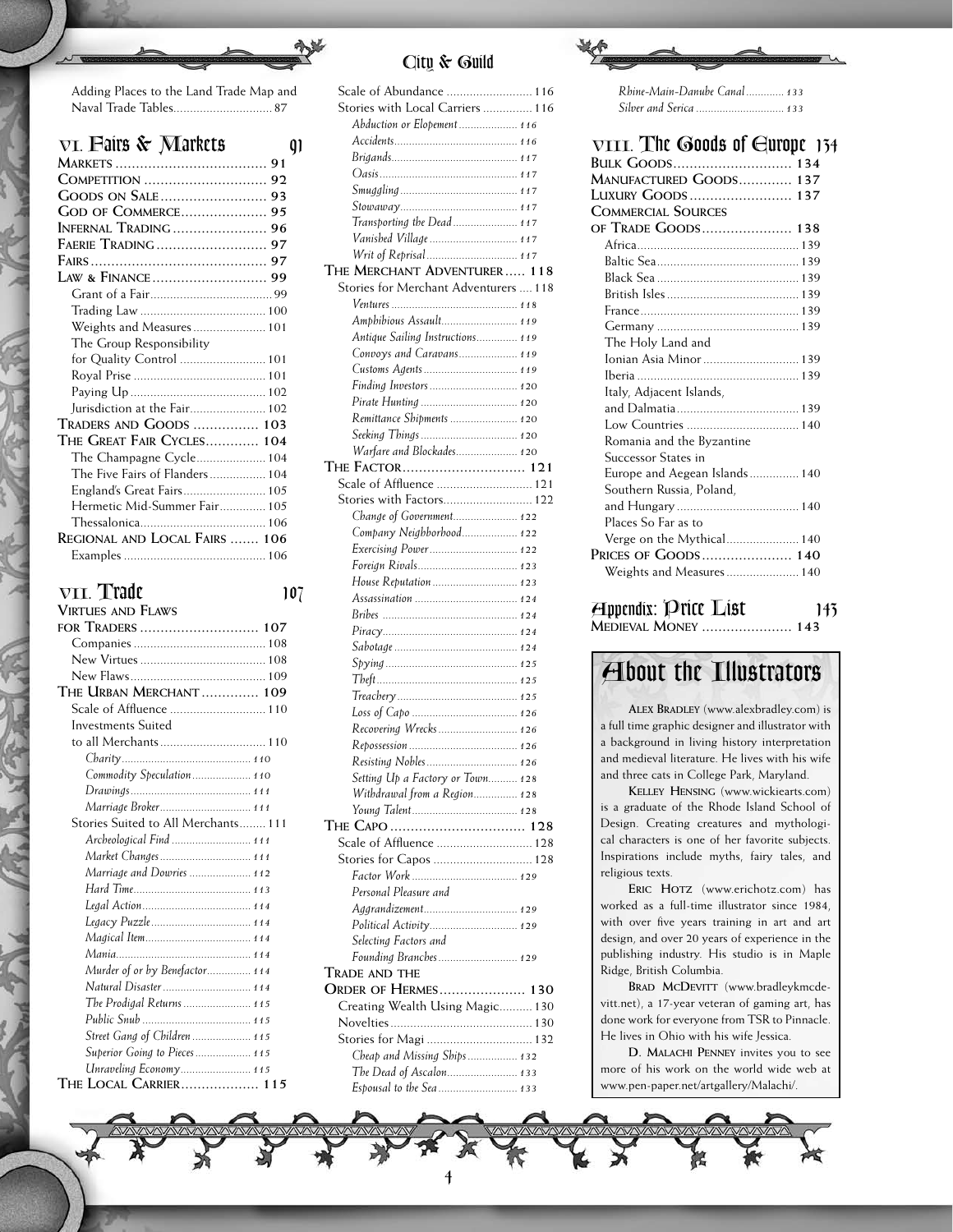*City & Guild*

## *Introduction*

## *Welcome to Town!*

chants, and the trade that is the lifeblood of towns and cities.

Unless your saga is set right on the very fringes of the civilized world, the magi and covenfolk will inevitably come into contact with urban settlements and the activities centered upon them. Even though there may be some skilled craftsmen who live and work in a covenant, sooner or later something will be needed that must be bought from outside — perhaps a flawless glass candelabrum for an enchantment or a pair of finest kidskin gloves for a maga no longer able to bear the touch of iron. Few covenants are self-sufficient in even day-to-day commodities, and covenfolk may be sent to purchase

cheese from the local market or to order shipments of wine at an annual fair.

This book provides background information on the urban centers of Mythic Europe, craft activities and the guilds that control them, the lives of mer*The Hermetic Order in* 

*Mythic Europe* It is important to remember that

the Hermetic Order is a part of the fabric of Mythic Europe. Nobles and the Church are generally aware of the existence of the Order, and peasants may be aware of a local covenant. Within the town, townsmen may also be aware of a nearby covenant, particularly if the magi or grogs frequent the market; craftsmen,

in specialized fields, may occasionally manufacture laboratory goods for magi; and mercantile factors may deal with the covenant's purchasing agents, or even buy produce from the covenant. Of course, broader Mythic Europe is likely to be misinformed, and prejudiced, about the precise details of the Order of Hermes, but the Order is nonetheless an obscure rather than a secret group.

This does mean that it is impractical for most covenants to shun all contact with the mundane world. Magi or covenfolk who travel to town need to make many decisions about the knowledge they reveal, the material wealth they display, and the power they demonstrate to the townsfolk. Covenants populated by very large numbers of grogs (greater than 100) may even be mistaken

for small towns by the mundane world.

Fortunately, many Tribunal rulings have asserted that it is *possible* for magi to interact with the mundane, but by the same token, many a magus has been sanctioned for thus "bring[ing] ruin on [his]



 $\mathbf{\hat{5}}$